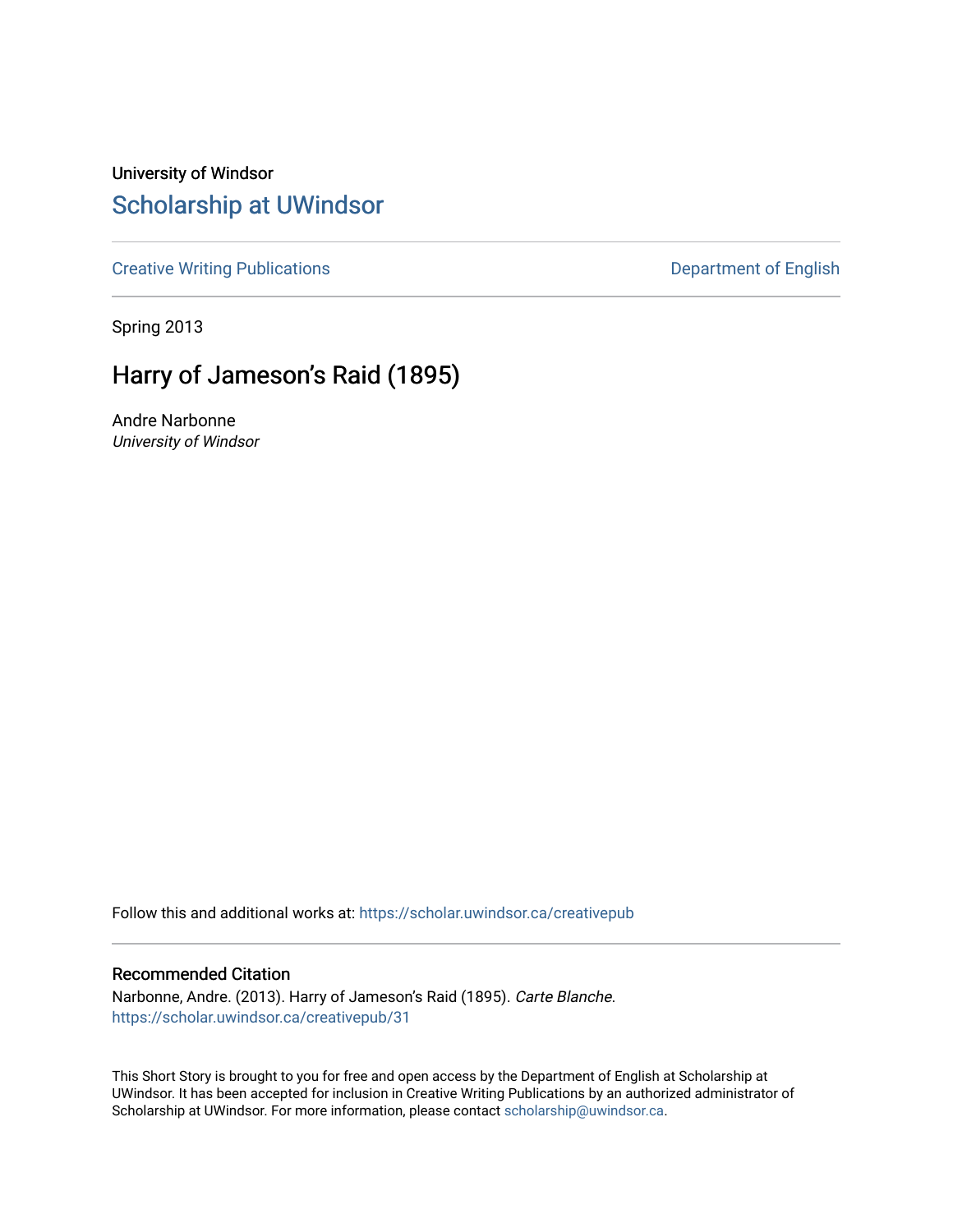# **Harry of Jameson's Raid (1895)**

### [André Narbonne](http://carte-blanche.org/articles/harry-of-jamesons-raid-1895-andre-narbonne/#cb-author-bio)

It was the bluebottles he'd remember for the rest of his life. A dozen or more descending on the body, the sound of their feast would stick in his throat.

Two days earlier, on the road to the Transvaal, the sergeant told a story about a Greek king who hated his home and wanted to explore. "He'd been around the whole world—mind, the whole world as he knew it, but he knew that there was more. He'd spent twenty years traveling and fighting. Some narrow escapes with cannibals and giants. Mind, that's what gets you. The times when you're an inch from death but survive. It scares you, and then you want to get closer, closer than an inch. Do you understand? You have to keep going back to those chances, and they're out there somewhere, but they're never at home."

The sergeant had a Newcastle-Upon-Tyne accent, Geordie—broad and guttural—and a strange posture. He rode high in the saddle as though daring a bullet to find him. A lot of the men rode that way, especially the ones born in England. Harry deduced that it was an English thing. The two hundred irregulars slouched in their saddles.

"Now you have to understand all this," the sergeant continued, "or you won't make sense of what Alfred, Lord Tennyson is saying with his blank verse."

*It little profits that an idle king, By this still hearth, among these barren crags, Matched with an aged wife, I mete and dole Unequal laws unto a savage race, That hoard, and sleep, and feed, and know not me.*

His voice, when he recited, was iambic and beat the metre with the plodding stop-clop of a man walking on a wooden leg.

At dusk there was a quiet house on a low hill where they stopped. Six hundred men in all at a single well. Ambassadors of law.

A boy greeted them.

"Where's your father?" asked a constable with a thick moustache that concealed his pencil-thin lips, but the boy only shrugged. He was blonde, blue eyed, with full lips, Aryan-looking with broad shoulders and the large hands of a farmer's son.

"Your father," said the sergeant. "We need to know where he is." Off his horse and away from his high-flown posture, the sergeant seemed to walk on stilts. Harry observed that he never bent his knees. Some of the other men walked this way—an English thing, but why?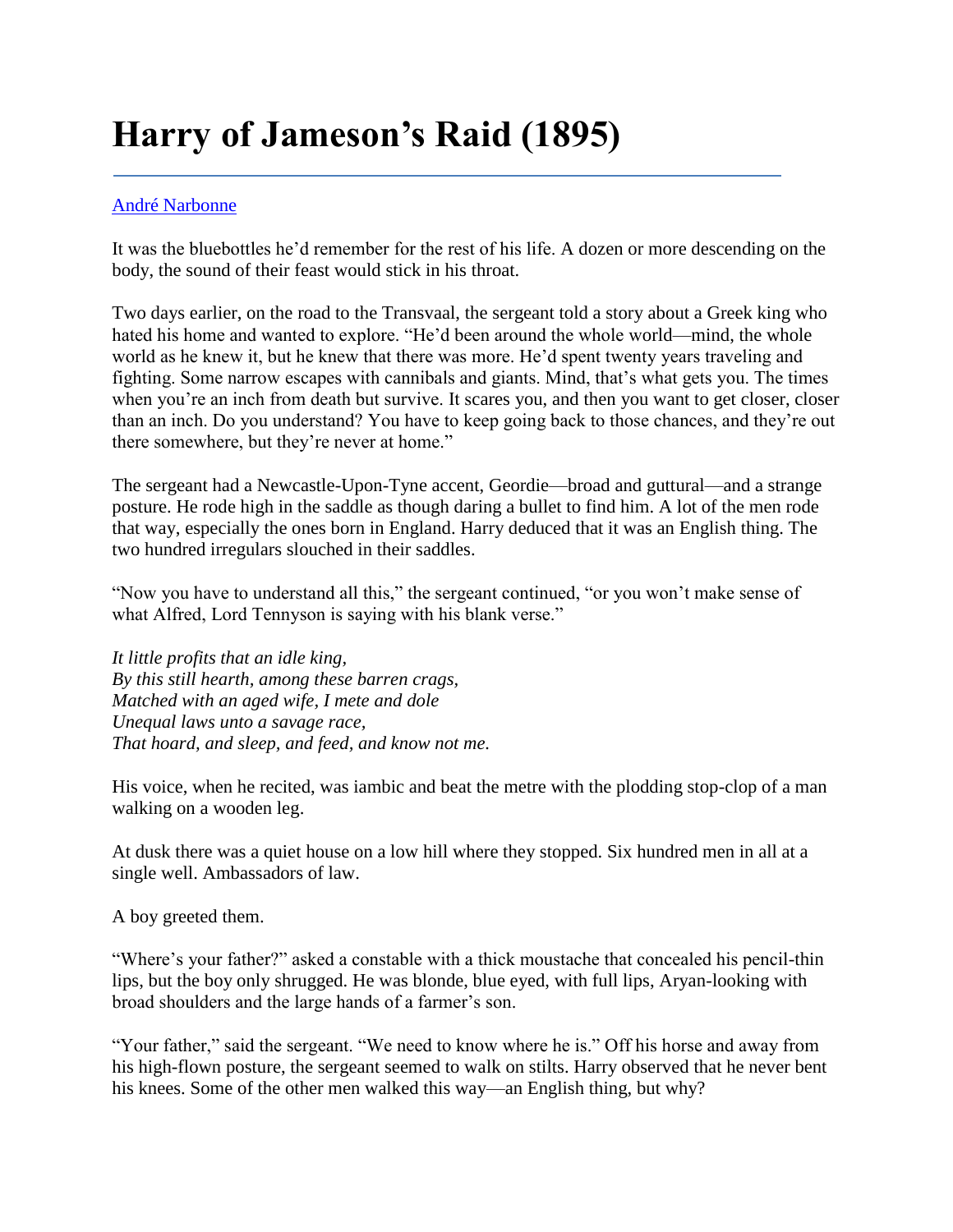The sergeant mopped his brow. It was the end of December and the summer was in full furnace. Between dramatic monologues and ballads—"Ulysses," "The Lady of Shallot," who, in the sergeant's telling, broke a mirror with her shoulder when she turned too quickly to gaze at a passing knight—between poetry and exegesis, the sergeant had cursed the land, the heat, the Dutch. He seemed to like the Germans.

"The Queen is of German decent," he had confided when the police column first left Pitsani, as though Victoria's genealogy were an important secret that unlocked the riddle of their present purpose. "We're going to free our British Uitlanders without leaving our horses! Once we ride into Johannesburg and establish order, the Germans will take our side. You watch."

But all day the land held an eerie stillness. It was waiting.

Harry walked to the boy and caressed the child's chin. He was maybe twelve and already showed the musculature of a life of labour. Both the man and the boy had the same full lips.

"Where's your father?" Harry asked in flawless Afrikaans.

"He went with the other men."

Harry interpreted for the sergeant and the constable who looked at each other and shook their heads.

"Are you one of them?" cried the sergeant. "A bloody Boer?"

He shook his head. "No. My mother is Dutch, but my father is English."

"Eh?"

"My mother's name is Peters, my father's is Short. Had it been the other way, I would be with the men, too…wherever they are. But it's the father's name that counts here."

That evening Harry wrote a note that he would keep in the pocket of his shirt and that should be mailed to Cape Town in the event of his death, which now seemed likely. It was addressed to Margaret Roll, the daughter of a prosperous doctor, whose family was too good for him. That was why he'd joined this fool's mission, not to save labourers or conquer gold fields—anyone literate enough to read the newspaper could know their real purpose—but to be a war hero. It was the only way he, a poor boilermaker, would be rich enough for Margaret. He didn't know what he would write when he first touched pen to paper. He let the words find themselves.

### *My Dearest Margaret,*

*Your receiving this means my spirit is free. It knows the universe, now, and it knows God. And I am writing to tell you not to worry. I am free from pain and only pitiable for what I miss because I am dead. More than anything else, I miss you. And I will not stay with the mystery although it will bring me great joy. I will return and you will know me. Whenever a smile lifts you and you don't know why, that will be my spirit caressing your heart. Because when all the joys are*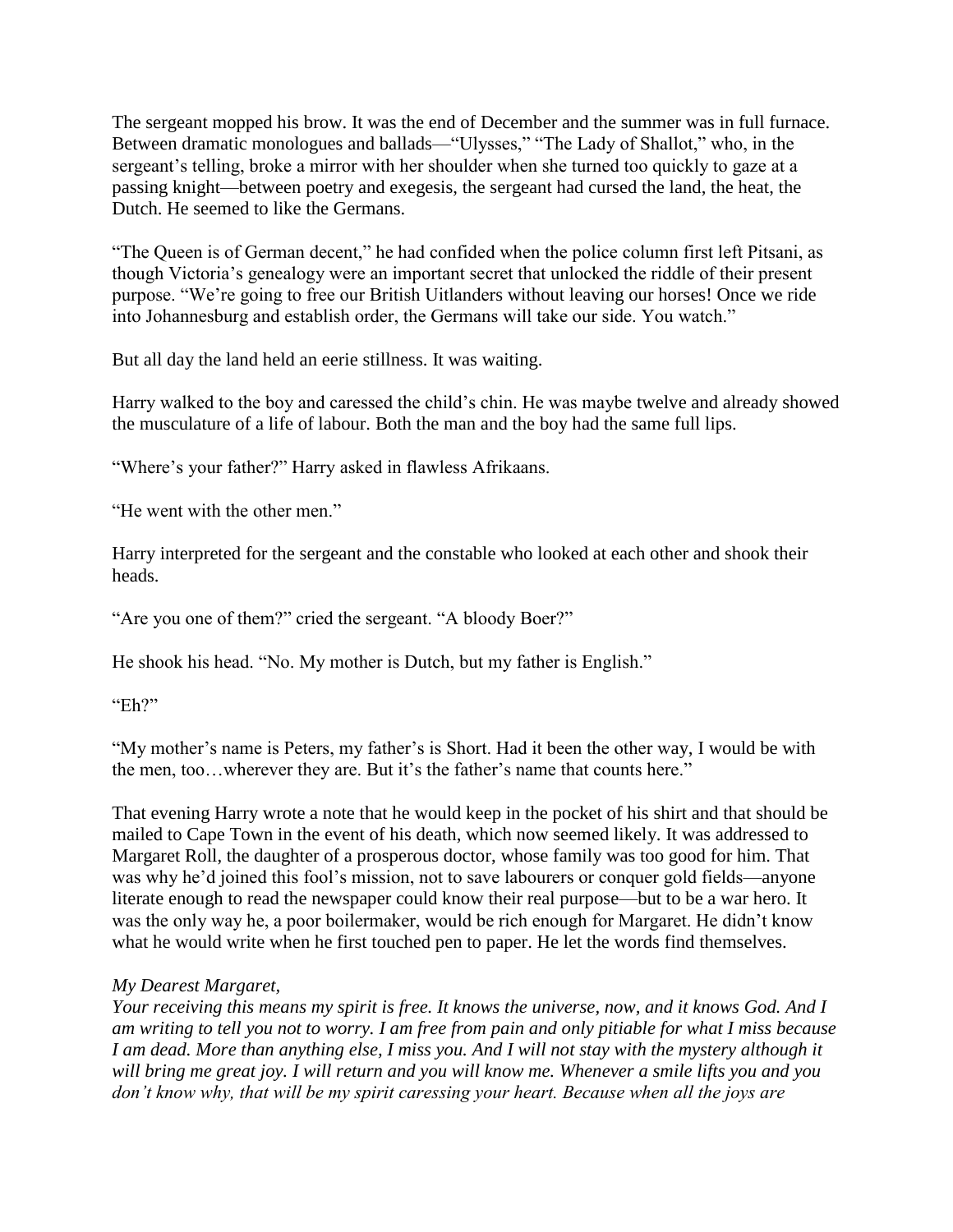*revealed, you will still be my greatest joy. Harry*

The next day the column pushed further. The land was dry, the grass brown, parched for a drink of the winter rain that fell in June. The clouds were mares-tails and offered no shade. It took until lunch for the sergeant to recover from the treachery of Harry's language and launch back into "Ulysses":

"Yet all experience is an arch wherethro'..." His voice, prepared to plod a two-step dance, tripped over uncertain feet.

"Gleams that untravell'd world, whose margin fades

For ever and for ever when I move."

Maybe there was more. He swallowed and coughed and stopped to explain.

"Can you understand the sentiment? In your mixed language it must be difficult to feel the power of Alfred, Lord Tennyson's words."

History, said the sergeant in a voice that recalled for Harry a schoolboy repeating a lesson he dimly understood, was a conduit that opened into more passages, and the passages snaked upwards into the air and downward through water, mud, earth. The passages shaped you as you went through them and, as you passed, the ones you neglected disappeared. Not at first. They lingered for a while. They had voices that called you back like subtle sirens. Every choice and avenue freed you from the labyrinth of the past, from the voices that had never known bodies and enclosed you in the maze of now. That was what the sergeant thought. "Mind, 'Every noble work is at first impossible.' Carlyle."

Harry didn't grasp the connection. Anyway there was a different Tennyson poem that Harry knew—much to the sergeant's surprise:

*Half a league, half a league, Half a league onward, All in the valley of Death Rode the six hundred.*

The sergeant slapped his knee. "'The Charge of the Light Brigade'! How do you know that?"

"When I was a child, my father read Tennyson to me. And Browning…"

"Monster! Destroyed poetry. Morbid pervert."

Harry shrugged. "But what do you think of Tennyson's brigade? They had six hundred men, too."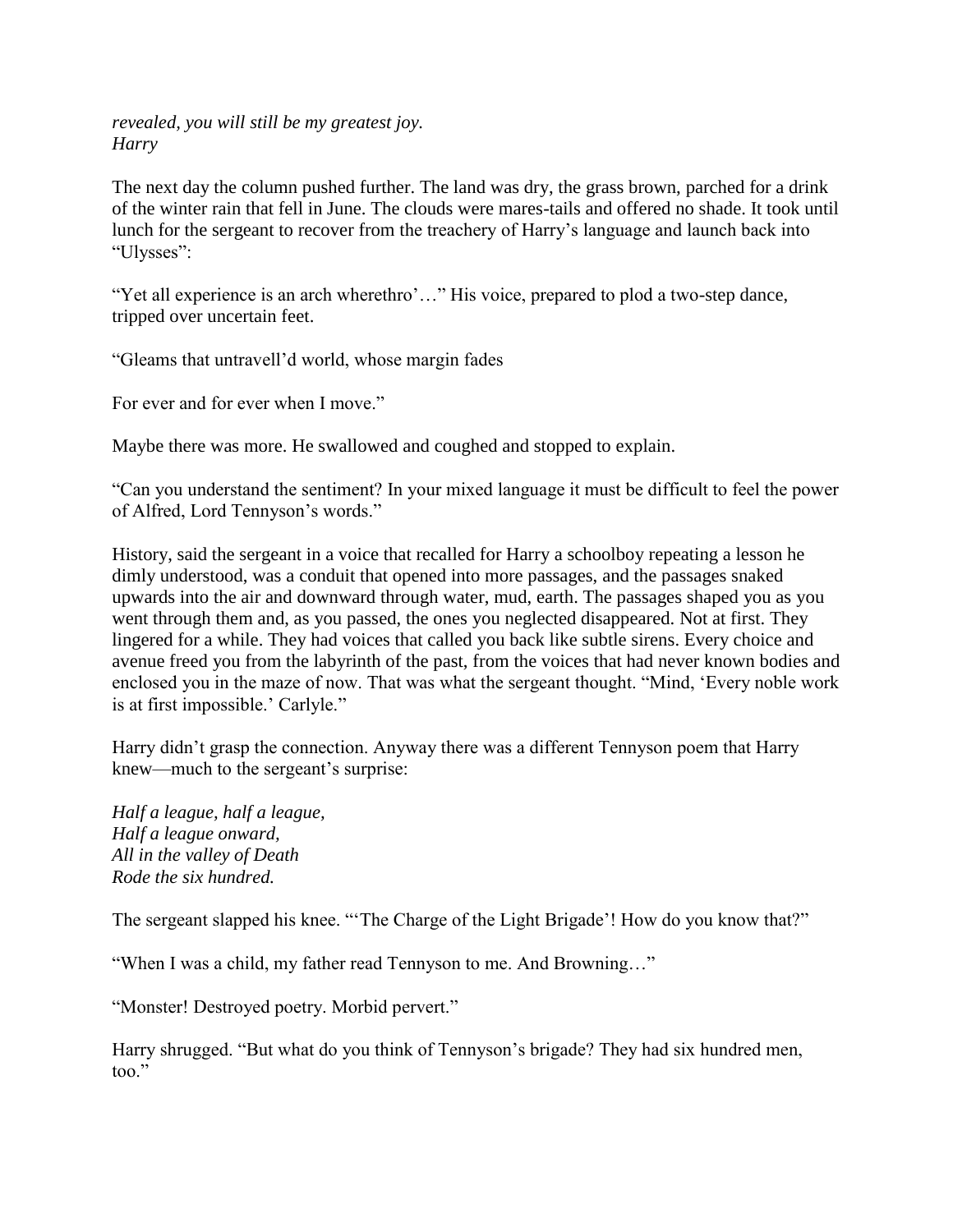"Yes, a wonderful poem. All about duty. 'Theirs not to reason why, theirs but to do and die.'"

"They charged the wrong guns. They were cut down by the cannon."

"And their glory will never die. Splendid! You are an Englishman! Do you know this one? 'It is an everlasting duty, the duty of being brave. Valor is still value. The first duty for a man is still that of subduing Fear.' Carlyle, again."

But Harry didn't know Carlyle.

The Boers were ready. They waited twenty miles from Johannesburg. At first they skirmished, then they withdrew. Leander Starr Jameson, a politician and no tactician, tried to flank an army that was no longer there. They waited for his six hundred men at Doornkop.

That's where Harry saw the flies. He had burrowed a small hole and made himself small to its shape. The Boers rained an accurate fire on the exposed men. One by one, they dropped. The sergeant lay facedown beside him on the earth where he had fallen from his horse. Harry observed the streak of blood on the seat of the sergeant's trousers. Saddle sores. The blood had soaked though the worsted wool. This was no rider. None of them were.

The sound of the flies burrowing into the sergeant's body damned them.

2

When Margaret was young, she fell down the stairs at her boarding school in Cape Town. She lay on the bottom step in a heap. The headmistress was summoned and arrived in a panic. "Oh no," she quivered. "Not the doctor's daughter! How did it happen?"

She lifted Margaret and brought her to her bed all the while interviewing the cooing girls who walked beside her, all the while searching for a culprit. But there was no one, no one to sacrifice for her injuries, which seemed serious. Margaret had tripped on her own nightdress. She moaned. Her spine seemed wrong—bent. The headmistress, who knew surprisingly little about medicine, knew something about contingency. She kept Margaret from her parents until the end of term, hoping Margaret's back would straighten on its own. It didn't. By the time Margaret's father became aware of the injury, it was permanent. He fit her with a very uncomfortable girdle, but the curvature could not be corrected, and she was left with a permanent hump in her back. Nothing could dissuade the doctor from his treatment, which he administered with a vengeance. He would have girdled God to punish him for this treachery. Over the years, Margaret realized that only one thing would save her from the agony of her father's medicine: marriage.

But who would want a humped-back wife?

She was nineteen and had good hair, which she brushed often.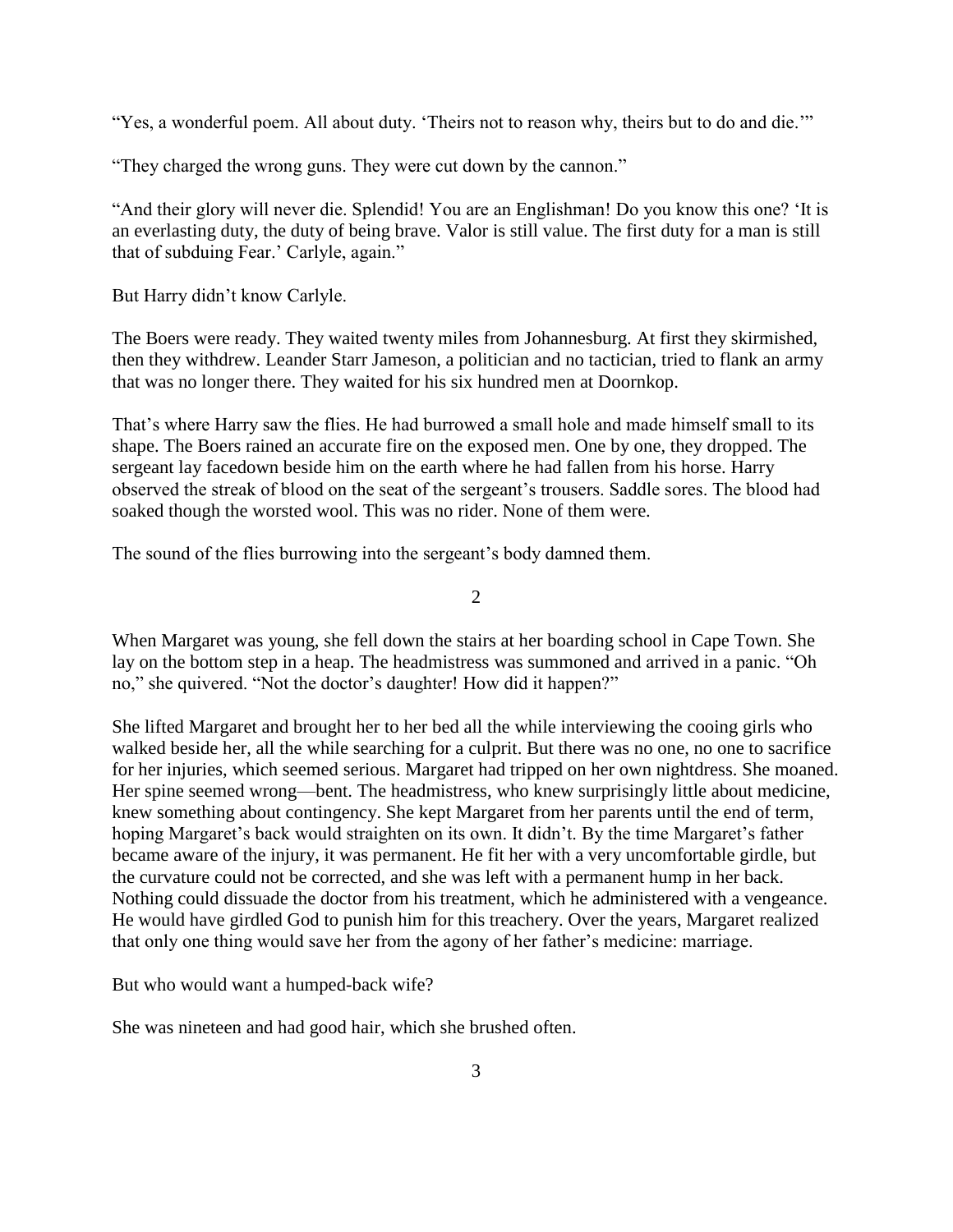When Harry was ten, he witnessed an aged farm labourer cull an unwanted puppy from an unexpected litter, watched the man dangle a Boerboel by its hind legs over a waterless well.

"Don't!" cried Harry, but the man, who had drunk himself into a sadistic humour, did. The sound of the dog's fractured landing, its plaintive wail, fueled the labourer's laughter. Maybe it was the residue of family grief or the sense of his exclusion from the world that drove Harry to act. Only a year earlier, he had survived the house fire that killed his parents and was handed off into a small community near Port Alfred to an English uncle who regarded him as a half-breed halfrelation.

"Why did you do that? How could you?"

The labourer guarded the well. He staggered towards Harry. "Eh," he cried, "get away, boy. I'll put my boots to your backside." Harry charged. His sixty-five pounds were enough to knock the drunk off his feet. The man struggled to get up, unable to coordinate his hands and his legs.

A rope still dangled in the well, forgotten, and although Harry didn't know if it was long enough to reach the bottom, he took a chance and lowered himself into the darkness. The rope terminated on the well's floor where the Boerboel was in a frenzy of pain. It lashed at Harry, bit hard into his arm. He tied it by its blood-streaked belly, pulled himself back up then gathered the rope and, with the dog barking its bedlam, lifted it out of the well.

The drunk, who still lay on the dusty ground, rained a violence of words on Harry. The sight of the dog's broken legs and bent spine did not move him to remorse or pity. "That bitch will be dead in a week," he spat at Harry. "The jackals will get it. Or the hyenas."

But the Boerboel outlived the drunk by twelve years. With its hopping gait, it became Harry's companion. He never had a better friend.

4

As soon as he could escape, Harry took a job as a boilermaker's apprentice. He moved to Cape Town. He took a job at a shipyard and he traversed town daily to get from his boarding house to Table Bay Harbour where the boiler's stack he worked under poured black into a green-blue sea. In Mouille Point, near the promenade that he passed en route to work, there was an estate where he became aware of a curious woman. Mouille Point was in the rich part of town and Harry preferred to walk through it, although his detour added time to his travels and his cheap suit made him invisible. No one said "Hello" to a man in a threadbare, oil-stained suit. But one day a woman stood at the edge of an expensive property leaning on a wrought iron fence. She was young and had a slightly bent spine. Their eyes found something recognizable in each other. He nodded and, to his surprise, she nodded back. Sometime later he said, "Good morning," and she replied, "Good morning to you," and smiled. It became a daily ritual. From the first day they acknowledged each other, the woman never seemed to leave her yard. One time she gestured to the house, her hand pointing down the travertine garden path to the limestone structure behind. He didn't understand. He thought it was an English thing. He replied the only way he could. For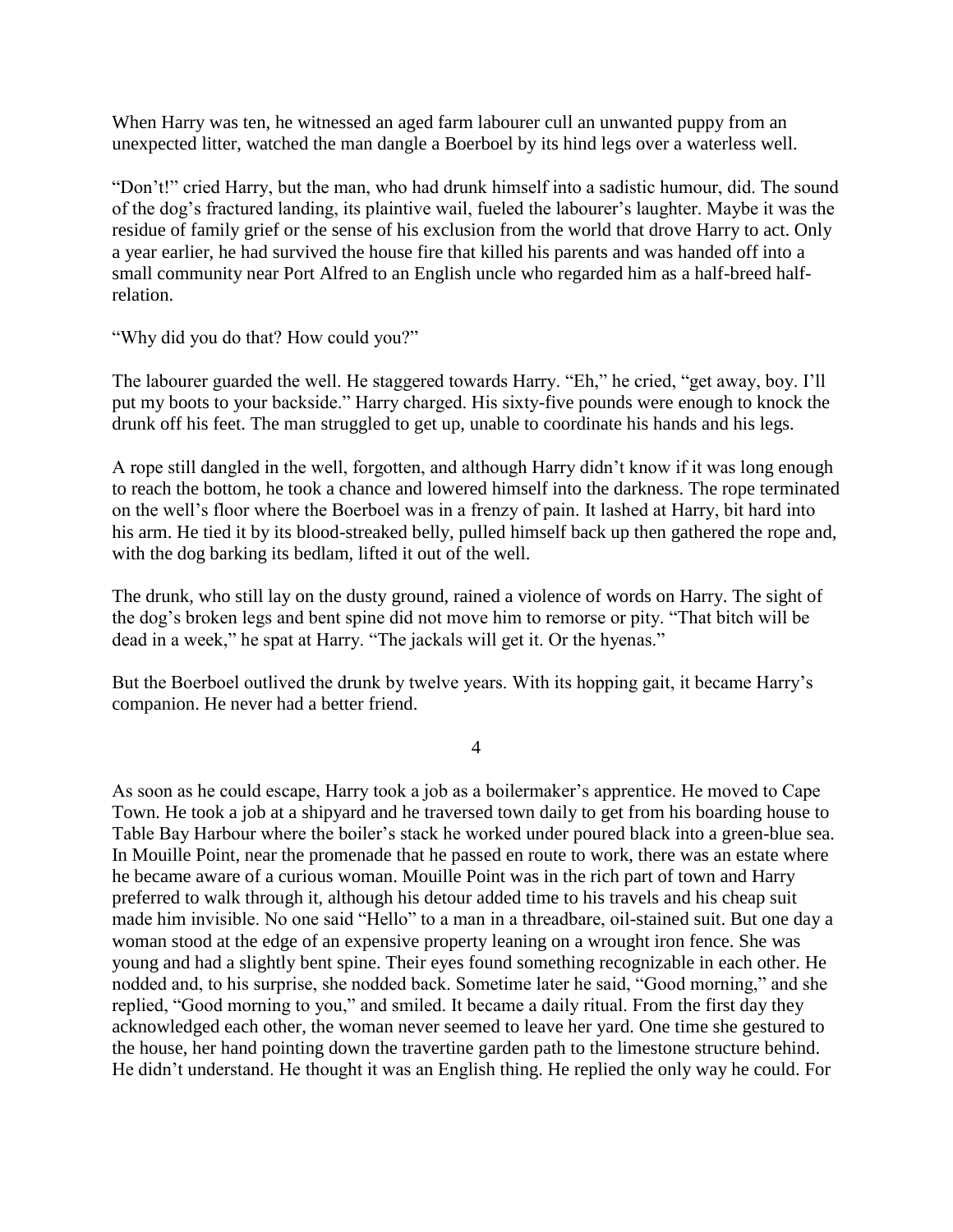a week he scoured the market for something small, something exotic. He found it at last in a glassblower's wares, a small animal standing on four long legs.

He thought it was a poor design, an antelope crippled by art. "What is it?" he asked the storekeeper.

"A deer."

"What kind of deer?"

"Canadian."

He was drawn to it, loved it for its imperfections. When he found the courage, he stopped by the estate in Mouille Point. She was waiting, of course, but her purpose was mysterious. He cleared his throat. "My name..." he paused, unsure of himself.

She turned her head sideways. "Your name?"

"I was saying…"

"Yes. *You* were saying."

"My name was Harry Short." He corrected himself: "My name is Harry Short. I thought I should tell you that."

"Did you? Well, Harry Short, my name is Margaret Roll."

She held out her hand. He shoved the glass deer in her hand. It was wrapped in a frayed handkerchief.

"For you," he stammered then fled. The last thing he heard as he crossed the street was, "Thank you, Harry Short. It's very strange and I like it."

It was two weeks before he had the courage to return. She was standing by the fence. A fierce man, no doubt her father, stood nearby. "Hello, Harry," she whispered.

In December, Harry was downtown in the Grand Parade—the market square and the scene of soapbox rants and demonstrations—when he heard voices in the shadows across the street, the laughter of two violent men. The larger man, the most brutish, limped a crazy pantomime while bent over as though tying his shoe. His friend guffawed. Harry moved closer. The venue drew light as a stern, well-tailored man left the oculist's on the corner.

"You there," he said, "What are you up to?"

"Ah, Dr. Roll. Good evening to you. I'm just…admiring your lovely daughter."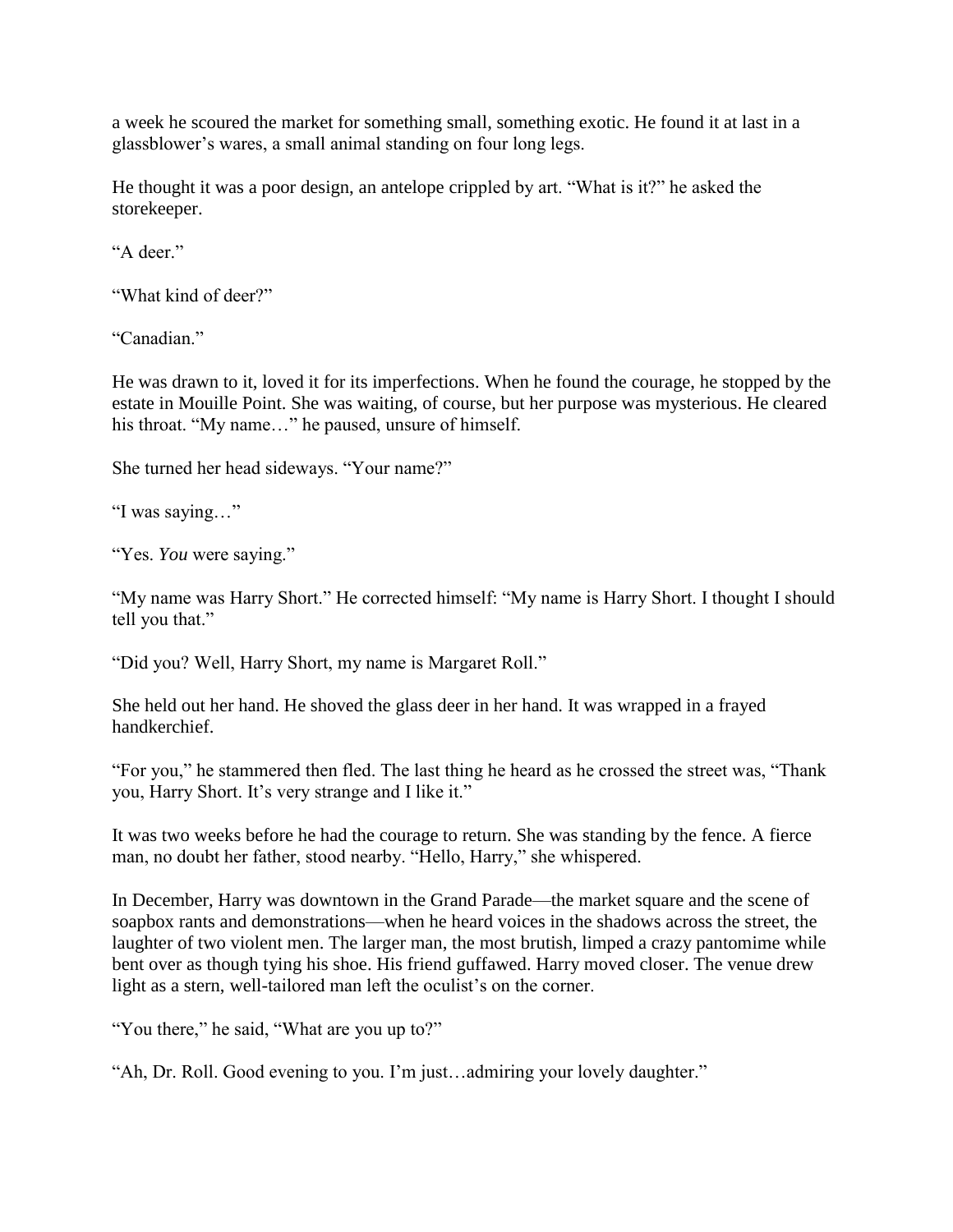"You leave my daughter alone."

Harry knew Dr. Roll by sight, having seen him with his daughter. He approached at speed, saw Margaret at last, bent with a posture of defeat under an unlit gas lamp. The men had been ridiculing her while her father was being fitted.

Harry had no plan. He strode up to the larger man, who'd noticed his approach at last and challenged him. "What do you want?" Harry was not a big man; he was wiry and determined. With his first punch he took out two of the man's front teeth. His second punch was to the gut. The man swung back and knocked Harry into the street. He got up. They were ready for each other now, both furious. The father was a flurry of educated outrage. He grabbed his daughter's arm, "Come on. Leave these thugs to fight with each other."

"But, don't you see…"

"Now!" he pulled her arm sharply, and she jerked and yelped in pain.

"Oh! Father, that hurts."

"Come on, then."

The fist fight raged long after they were gone. Harry might have beaten the bigger man, but he couldn't beat both of the men. They left him bloodied and battered on the street.

He did not set foot in Mouille Point until the swelling subsided. It was okay to wear bruises at the shipyard, but not on the edge of Margaret's yard. While he waited to recover, his life held in a suspension of misery, he heard a strange rumour. There was war in the air. Jameson, the Administrator of Southern Rhodesia—a persuasive man with a big head and dark, penetrating eyes—was recruiting a private army of policemen to quell an insurrection of his own design. Harry thought about the doctor, imagined himself through his eyes—a thug like any other thug.

When he did return she was still there. He told Margaret his plan and she said nothing. He wondered what she had heard. The day before he left, he met her again at the fence that edged her yard. "I leave tomorrow. I don't know what will happen."

She grabbed his hands. She pulled him close. Then she held his face in her hands. "Do not die," she said, which sounded like "I love you."

5

Fifteen years later, on the boat to Canada, Harry pulls the letter from his wallet. He has always kept it, never showing it to Margaret. For years he has known he never will show her. He reads, "Whenever a smile lifts you and you don't know why, that will be my spirit caressing your heart. Because when all the joys are revealed, you will still be my greatest joy." And he marvels at his penmanship. The words are clear, the cursive steady. He wonders whether he should throw the page into the water.